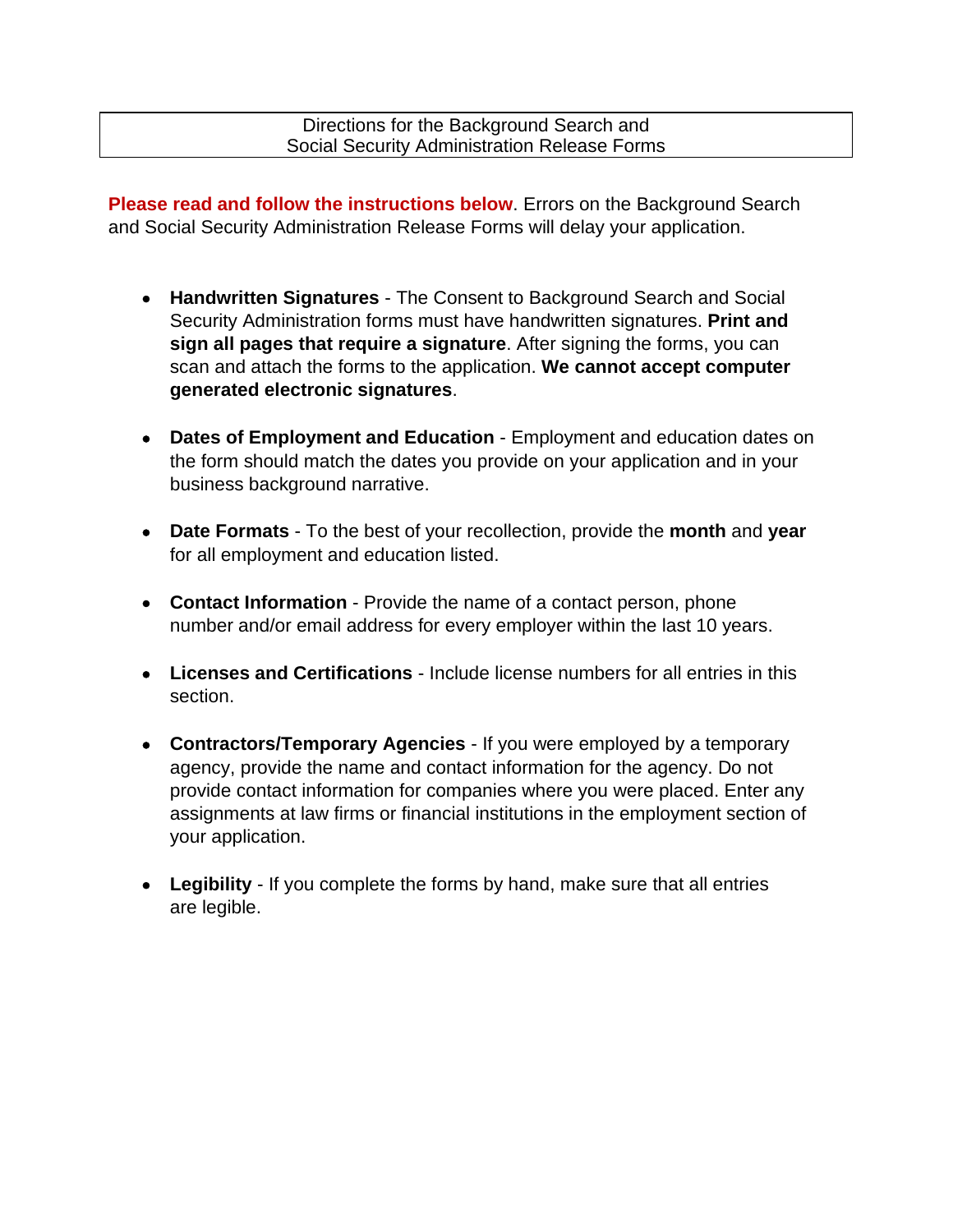## **FINRA DISPUTE RESOLUTION SERVICES ARBITRATOR APPLICANT EMPLOYMENT CANDIDATE CONSENT TO BACKGROUND SEARCH AND INVESTIGATION**

**CONSUMER NOTIFICATION: This is to inform you that a consumer report is being obtained from a consumer reporting agency for the purpose of evaluating you for inclusion on the FINRA Neutral Roster ("Roster"). Consumer reports include any written, oral, or other communication of information by a consumer reporting agency bearing on your credit standing, character, general reputation, and other personal characteristics that is expected to be used for the purpose described above. The report may include, among other items, criminal background information, confirmation of your educational and employment history, and confirmation of any references provided.** 

**Pre-Employment, Inc., 8700 Crownhill, Suite 703, San Antonio, TX 78209, 800-735-9555, is the consumer reporting agency that will prepare the report.** 

**AUTHORIZATION TO OBTAIN REPORT** The undersigned hereby authorizes FINRA DISPUTE RESOLUTION SERVICES ("DRS") and/or its agents to make an investigation of my background, references, employment, education, and criminal history record information which may be in any state or local files, including those maintained by both public and private organizations, and all public records, for the purpose of confirming the information contained in my application and/or obtaining other information which may be material to my qualifications for inclusion on the Neutral Roster.

A telephone facsimile (fax) or xerographic copy of this consent shall be considered as valid as the original consent.

In the event of my inclusion on the Roster, this authorization shall remain in effect for as long as I remain on the Roster, and DRS may obtain reports at any time during this period. If I am not selected for inclusion or am removed from the Roster as a result of any investigative report resulting from this authorization, DRS will provide me a copy of that report along with a summary of my rights under the *Fair Credit Reporting Act*.

|                       | Date: $\frac{1}{2}$                                                           |                                                                                                                                                                                                                                |  |
|-----------------------|-------------------------------------------------------------------------------|--------------------------------------------------------------------------------------------------------------------------------------------------------------------------------------------------------------------------------|--|
|                       | Please type or print legibly the information requested below, black ink only. |                                                                                                                                                                                                                                |  |
| True and Complete     |                                                                               |                                                                                                                                                                                                                                |  |
|                       |                                                                               |                                                                                                                                                                                                                                |  |
| <b>Present Street</b> |                                                                               | Address: Andreas Address: Address: Address: Address: Address: Address: Address: Address: Address: Address: Address: Address: Address: Address: Address: Address: Address: Address: Address: Address: Address: Address: Address |  |
|                       |                                                                               |                                                                                                                                                                                                                                |  |
| Driver's              |                                                                               | State of                                                                                                                                                                                                                       |  |
|                       |                                                                               |                                                                                                                                                                                                                                |  |
|                       | Social                                                                        |                                                                                                                                                                                                                                |  |
|                       |                                                                               |                                                                                                                                                                                                                                |  |

**Note:** The above information is required to ensure positive identification and is in no manner used as qualification for employment.

*For privacy policy, see FAQ tab at www.pre-employment.com.*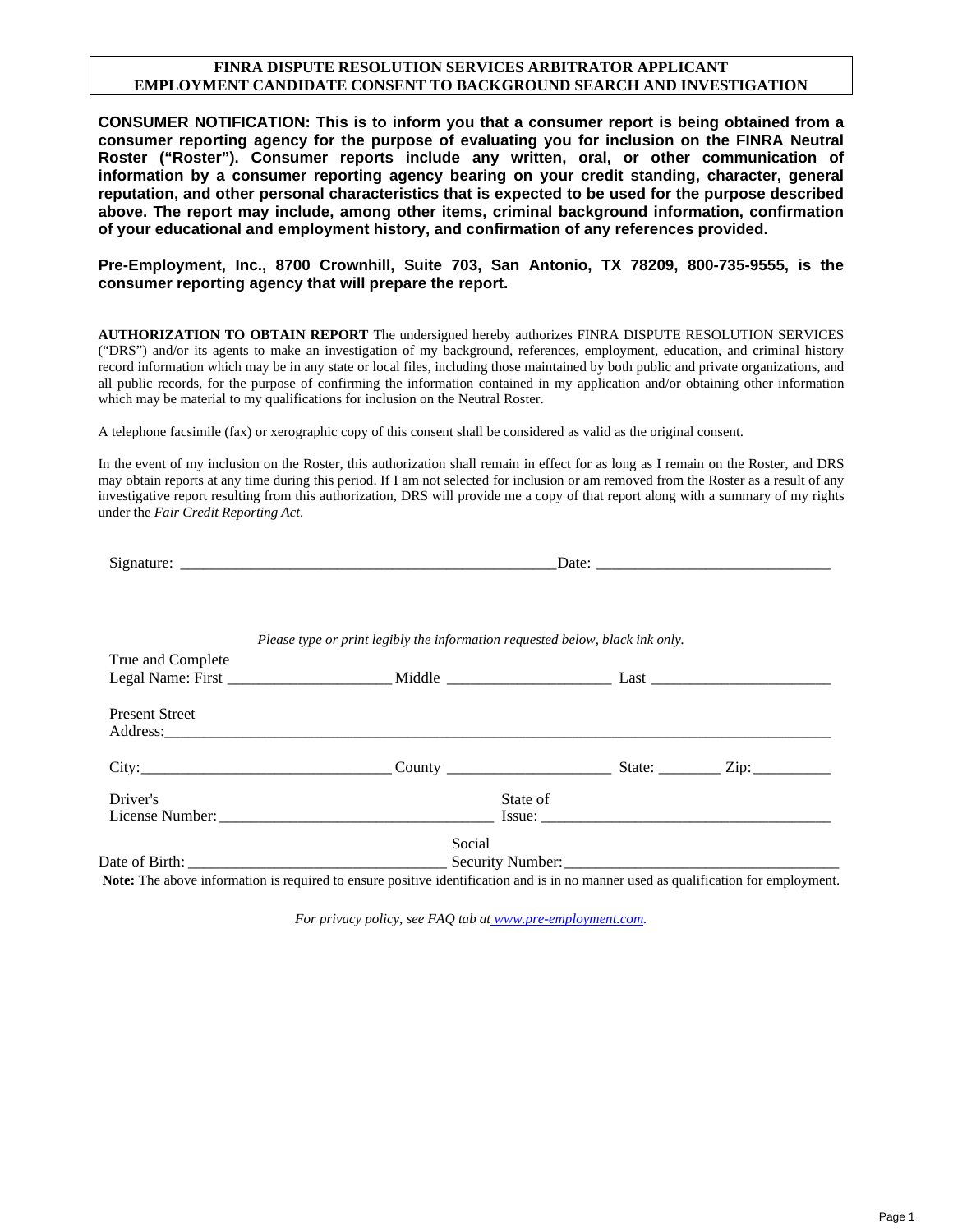**For California Applicants:** Please take notice that a consumer report may be obtained on you for the purpose of confirming the information contained in your application and/or obtaining other information which may be material to your qualifications for inclusion on the Neutral Roster. The report, if any, will be procured from Pre-Employment, Inc., 8700 Crownhill, Suite 703, San Antonio, TX 78209, with a toll-free telephone number of 800-735-9555.

 $\Box$  Please check the box if you wish to receive a copy of any report that is prepared on you.

**For New York Applicants**: A consumer report may be requested in connection with your application for inclusion on the Neutral Roster. You have the right, upon a request, to be informed whether or not a consumer report was requested and, if such a report was requested, informed of the name and address of the consumer reporting agency that furnished the report. In addition, upon being furnished with the name and address of the consumer reporting agency, you have the right to inspect and receive a copy of such report by contacting the agency. In the event of your inclusion on the Neutral Roster, subsequent consumer reports, other than investigative consumer reports, may be requested or utilized in connection with your inclusion on the Neutral Roster.

**For Minnesota Applicants**: A consumer report on you may be obtained or caused to be prepared in connection with your application for inclusion on the Neutral Roster. You have the right to request additional information on the nature and scope of the report by making a written request to Pre-Employment, Inc., 8700 Crownhill, Suite 703, San Antonio, TX 78209, with a toll-free telephone number of 800-735-9555.

 $\Box$  Please check the box if you wish to receive a copy of any report that is prepared on you.

**For Oklahoma Applicants**: A consumer report will be procured and used in connection with your application for inclusion on the Neutral Roster.

 $\Box$  Please check the box if you wish to receive a copy of any report that is prepared on you.

By signing below, I acknowledge that I have reviewed these state law disclosures, and I consent to, and grant permission for, the procurement of the reports discussed in the state disclosures applicable to me. Signature: \_\_\_\_\_\_\_\_\_\_\_\_\_\_\_\_\_\_\_\_\_\_\_\_\_\_\_\_\_\_\_\_\_\_\_\_\_\_\_\_\_\_\_\_\_\_\_\_\_\_\_\_ Date: \_\_\_\_\_\_\_\_\_\_\_\_\_\_\_\_\_\_\_\_\_\_\_\_\_\_\_\_\_\_\_\_\_

| FINRA DISPUTE RESOLUTION SERVICES REQUEST FOR PROCESSING |                                                                                                                                                                                                                                                                                                                                                                                                                        |  |  |  |  |
|----------------------------------------------------------|------------------------------------------------------------------------------------------------------------------------------------------------------------------------------------------------------------------------------------------------------------------------------------------------------------------------------------------------------------------------------------------------------------------------|--|--|--|--|
| (FINRA use only)                                         |                                                                                                                                                                                                                                                                                                                                                                                                                        |  |  |  |  |
|                                                          | Requestor: Melissa LaVaughn - Slobert                                                                                                                                                                                                                                                                                                                                                                                  |  |  |  |  |
| $\Box$ Employment verification                           | <b>Specialist Neutral Disclosure</b>                                                                                                                                                                                                                                                                                                                                                                                   |  |  |  |  |
| $\Box$ Civil records, County                             |                                                                                                                                                                                                                                                                                                                                                                                                                        |  |  |  |  |
| $\Box$ Civil records, Federal District                   | ClientID:<br>fin.dis                                                                                                                                                                                                                                                                                                                                                                                                   |  |  |  |  |
| $\Box$ Globalcheck                                       |                                                                                                                                                                                                                                                                                                                                                                                                                        |  |  |  |  |
| $\Box$ Education verification                            | FINRA Dispute Resolution Consent Form / Page 2 of 4                                                                                                                                                                                                                                                                                                                                                                    |  |  |  |  |
| $\Box$ Professional license verification                 | Name: $\frac{1}{\sqrt{1-\frac{1}{2}}}\left\{ \frac{1}{2}, \frac{1}{2}, \frac{1}{2}, \frac{1}{2}, \frac{1}{2}, \frac{1}{2}, \frac{1}{2}, \frac{1}{2}, \frac{1}{2}, \frac{1}{2}, \frac{1}{2}, \frac{1}{2}, \frac{1}{2}, \frac{1}{2}, \frac{1}{2}, \frac{1}{2}, \frac{1}{2}, \frac{1}{2}, \frac{1}{2}, \frac{1}{2}, \frac{1}{2}, \frac{1}{2}, \frac{1}{2}, \frac{1}{2}, \frac{1}{2}, \frac{1}{2}, \frac{1}{2}, \frac{1}{$ |  |  |  |  |
| $\Box$ SSN+, auto-search developed                       |                                                                                                                                                                                                                                                                                                                                                                                                                        |  |  |  |  |
| jurisdictions                                            | © 2019, Pre-Employment, Inc. All rights reserved.                                                                                                                                                                                                                                                                                                                                                                      |  |  |  |  |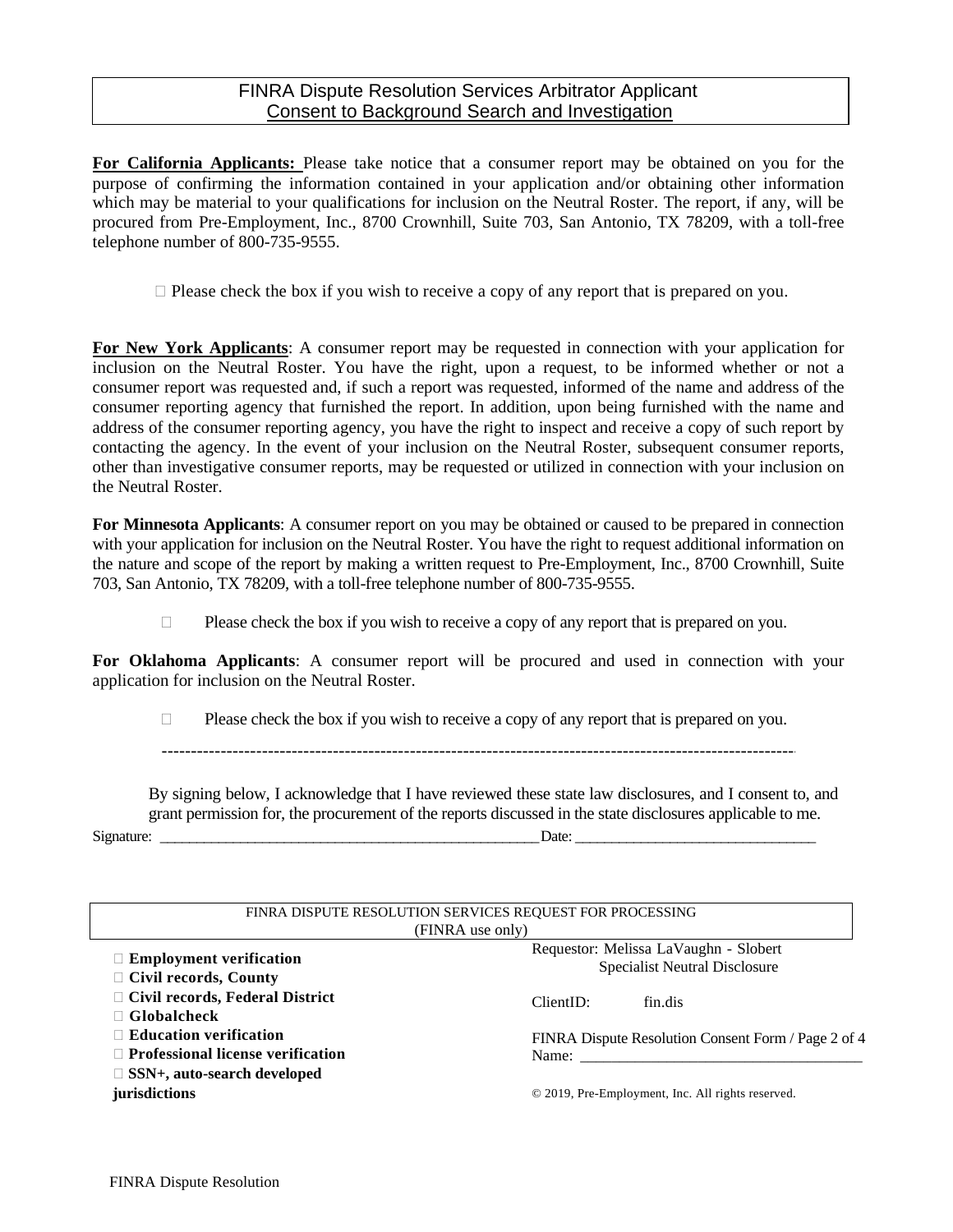## FINRA Dispute Resolution Services Arbitrator Applicant Consent to Background Search and Investigation

## **EMPLOYMENT HISTORY**

**Employment History for Past 10 Years** – Begin with most current employment. Indicate periods of unemployment or date of retirement, if applicable. Enter months and years for time periods. If more space is needed, make additional copies of this page.

|    |             | Contact Person: ________________             |
|----|-------------|----------------------------------------------|
|    |             |                                              |
|    |             |                                              |
|    |             | <b>From:_____________To:__________</b> _     |
|    |             | Contact Person: ________________             |
|    |             |                                              |
|    |             |                                              |
| 3. |             | <u>From:________________To:_____________</u> |
|    |             | Contact Person: _______________              |
|    |             |                                              |
|    |             |                                              |
| 4. |             |                                              |
|    |             | Contact Person: 2008                         |
|    |             | Telephone Number:________________            |
|    |             |                                              |
| 5. |             | <b>From:_____________To:__________</b> _     |
|    |             | Contact Person: ________________             |
|    |             | Telephone Number:________________            |
|    | Department: |                                              |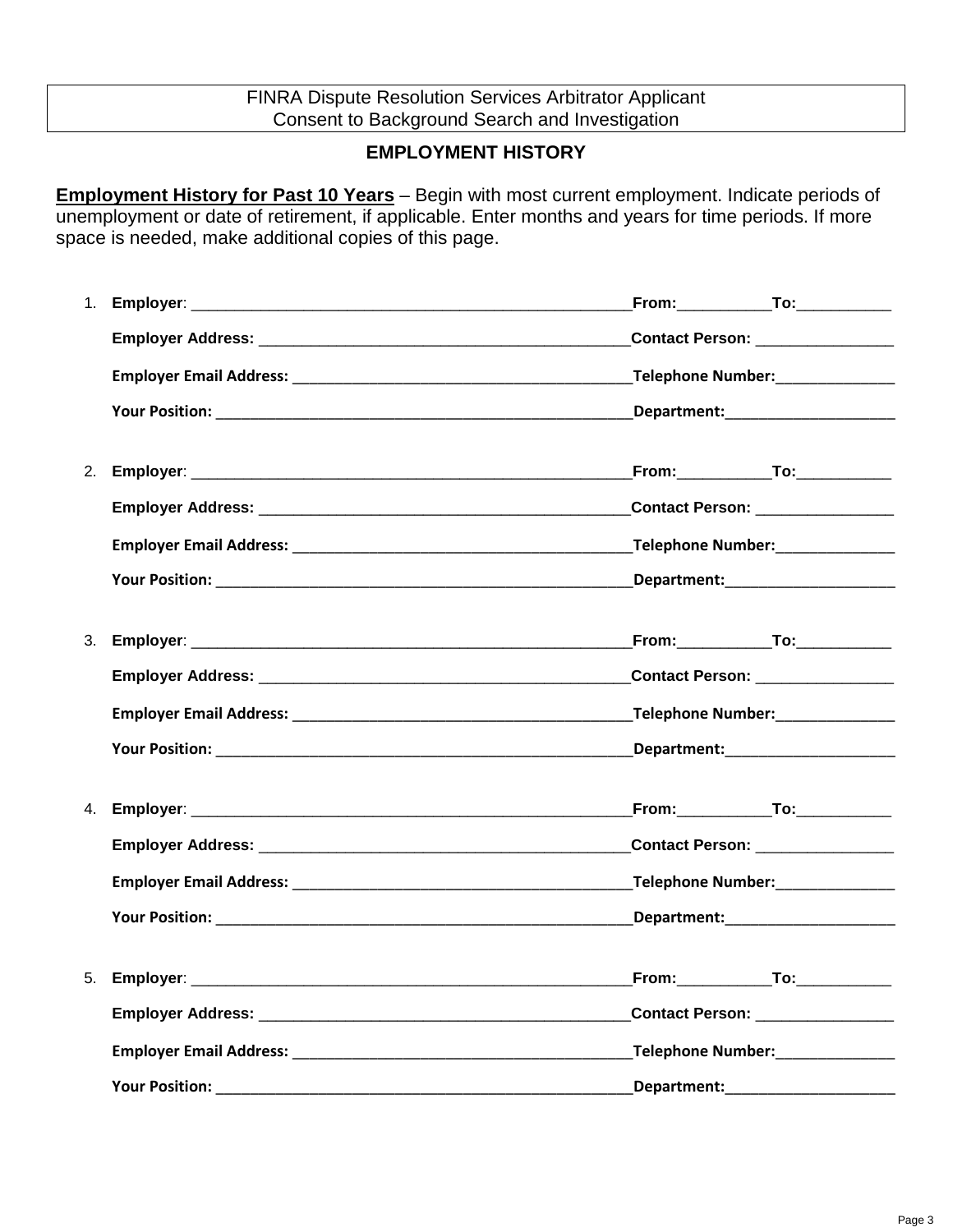| 6. | From:_____________To:____________       |  |
|----|-----------------------------------------|--|
|    | Contact Person: _________________       |  |
|    |                                         |  |
|    |                                         |  |
|    |                                         |  |
|    | <b>From:</b> To: To: 1999               |  |
|    | Contact Person: _________________       |  |
|    |                                         |  |
|    |                                         |  |
|    |                                         |  |
| 8. |                                         |  |
|    | Contact Person: _________________       |  |
|    |                                         |  |
|    |                                         |  |
|    |                                         |  |
|    | <u>From:_____________To:___________</u> |  |
|    | Contact Person: ________________        |  |
|    |                                         |  |
|    |                                         |  |
|    |                                         |  |
|    | From:_____________To:____________       |  |
|    | Contact Person: ________________        |  |
|    |                                         |  |
|    |                                         |  |
|    |                                         |  |
|    | From:_____________To:____________       |  |
|    | Contact Person: _________________       |  |
|    | Telephone Number: _______________       |  |
|    |                                         |  |